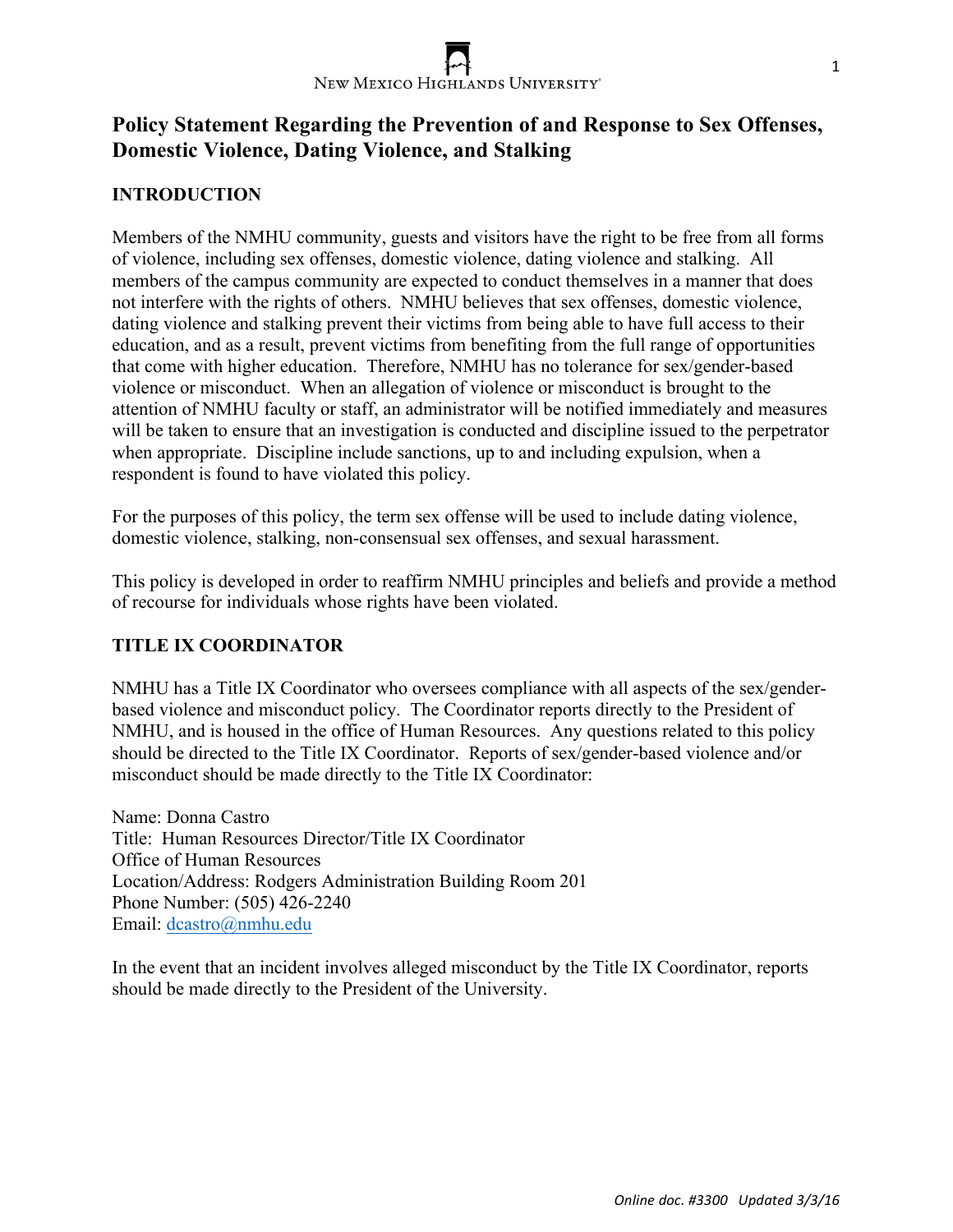#### **OVERVIEW**

NMHU strives to educate students, staff and faculty about domestic violence, dating violence, stalking or a forcible or non-forcible sex offense, including sexual assault, rape and acquaintance rape, through the following programs:

- 1. New Student Orientation; and
- 2. NMHU Center for Advocacy Resources Education & Support (CARES), which provides educational outreach and coordinates trainings for students, faculty and staff.

### **Procedures**

First, if you are a victim/complainant of a sex offense, get to a safe place. Then, obtain necessary medical and behavioral health treatment.

Next, NMHU strongly encourages victims/complainants of a sex offense to report the incident in a timely manner. Time is a critical factor for collection and preservation of evidence.

#### **Confidential Reporting Options:**

A sex offense of any kind should be reported *confidentially* to one or more of the following:

- NMHU Center for Advocacy Resources Education & Support (CARES) (505) 454-3529 or (505) 795-3665 (after-hours)
- Student Health Center (505) 454-3218
- NMHU Counseling Center (505) 454-3085

Additionally, anyone who holds a license to provide counseling, or is a religious or pastoral counselor, and is acting in that capacity, is a confidential person to whom you may report. While confidentiality can be maintained at one of the designated confidential reporting places or persons, aggregate data shall be submitted to be included in NMHU's Annual Security Report. If the incident warrants an emergency notification to the campus, notice shall be given through the standard emergency notification protocol.

#### **Non-Confidential Reporting Options:**

A sex offense of any kind should be reported to one or more of the following:

- Title IX Coordinator
- On-Campus Emergency Number (Campus Police) (505) 454-3278/5555
- Off-campus emergency number 911
- New Mexico State Police (505) 425-6771
- Las Vegas Police Department (505) 425-7504
- After-Hours Rape Crisis (off campus) (505) 425-1048
- Dean of Students  $(505)$  454-3020
- Residence hall staff in any residence hall
- Student adviser

If a reporting party requests confidentiality, a written request shall be made to the Title IX Coordinator. A decision to grant or deny the request will be made by the Title IX Coordinator.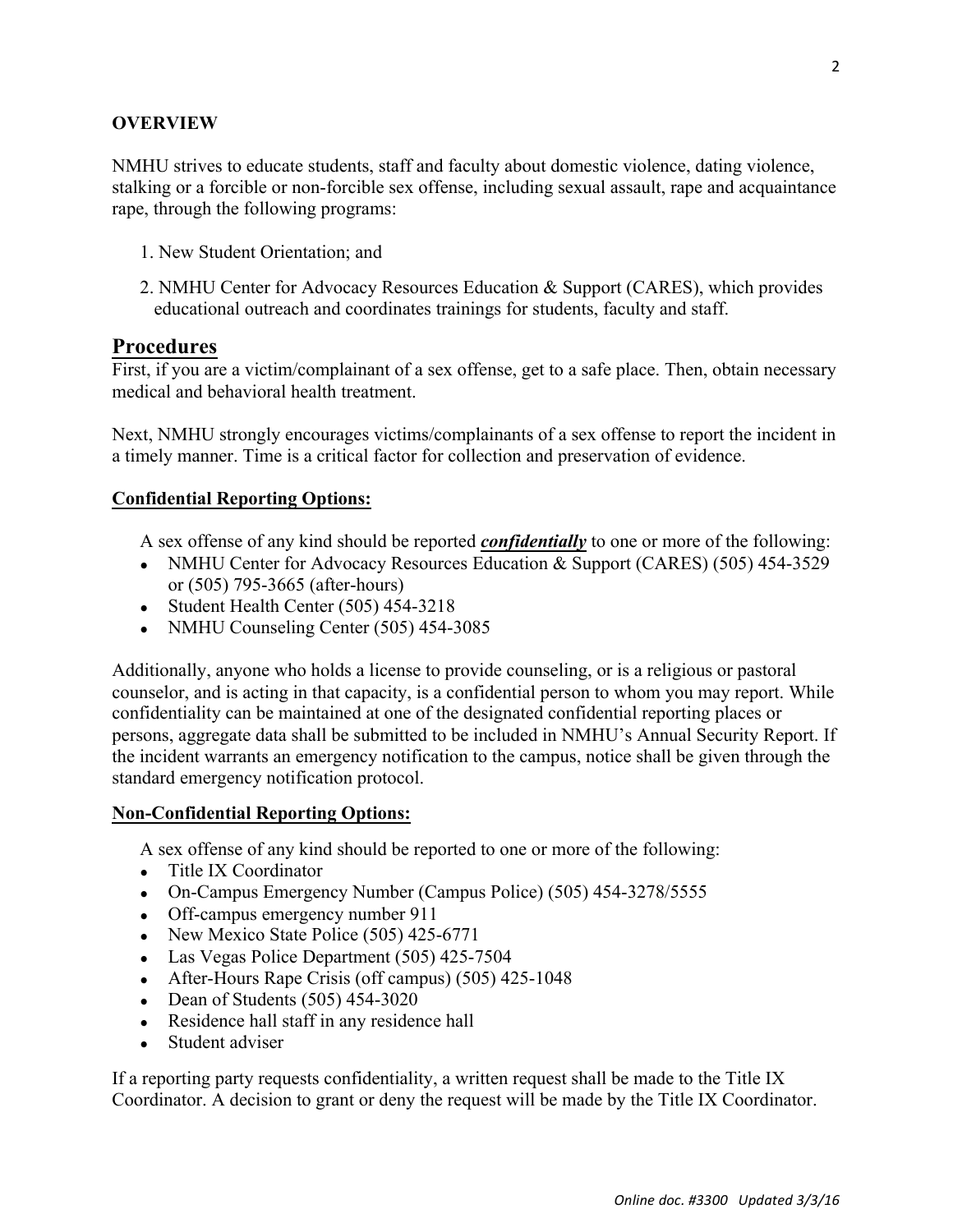The University shall take all reasonable steps to respond and investigate consistent with the request so long as the University is not prevented from responding effectively and stopping the harassment of any member of the campus.

# **Reporting Process:**

Making a report to law enforcement does not obligate a victim/complainant to pursue the matter through the criminal justice system. However, in certain circumstances, the state may bring charges against the perpetrator without the cooperation of a victim. Regardless of whether a victim pursues the matter through the criminal justice system, the victim of a sex offense is encouraged to obtain an exam to collect evidence that might not be available later and could assist the victim and law enforcement in any subsequent prosecution. Ideally, a victim of a sex offense should not wash, douche, use the toilet or change clothing prior to an exam.

Once a report is made to NMHU Center for Advocacy Resources Education & Support (CARES), Student Health Center, Dean of Students, student adviser or residence hall staff member regarding an incident involving a sex offense, the victim shall be informed of the following rights:

- The victim/complainant's option to notify law enforcement and to receive assistance from NMHU personnel in doing so. NMHU shall comply with a victim's request for assistance in notifying law enforcement.
- Access to opportunities for counseling, mental and behavioral health, and services for victims of domestic violence, dating violence, stalking and sex offenses, including sexual assault, both on campus and in the community. The list of available resources is attached to this policy and is also available online at www.nmhu.edu/prevention.
- If the victim/complainant is a student, the option to change the student's academic, oncampus living situation, transportation, and/or work schedule if requested, and if the changes are reasonably available.
- The victim/complainant's option to request an order of protection and to receive assistance from NMHU personnel in doing so. NMHU shall comply with a victim's request for assistance in requesting an order of protection.

# **Incidents Involving Students:**

If NMHU is notified of an incident involving a sex offense committed by a student, NMHU shall investigate the matter promptly and appropriately and take action pursuant to NMHU's Student Code of Conduct. Pursuant to the NMHU Student Code of Conduct, the standard of evidence used in administrative responses/investigations of alleged nonacademic misconduct is "preponderance of the evidence." In other words, when examining and assessing evidence, the dean of students and/or designee shall consider whether the incident is more likely than not to have occurred. If determined by preponderance of evidence to have occurred, the dean of students and/or designee shall decide whether the student code of conduct or other University policies were violated and follow the student discipline process in determining disciplinary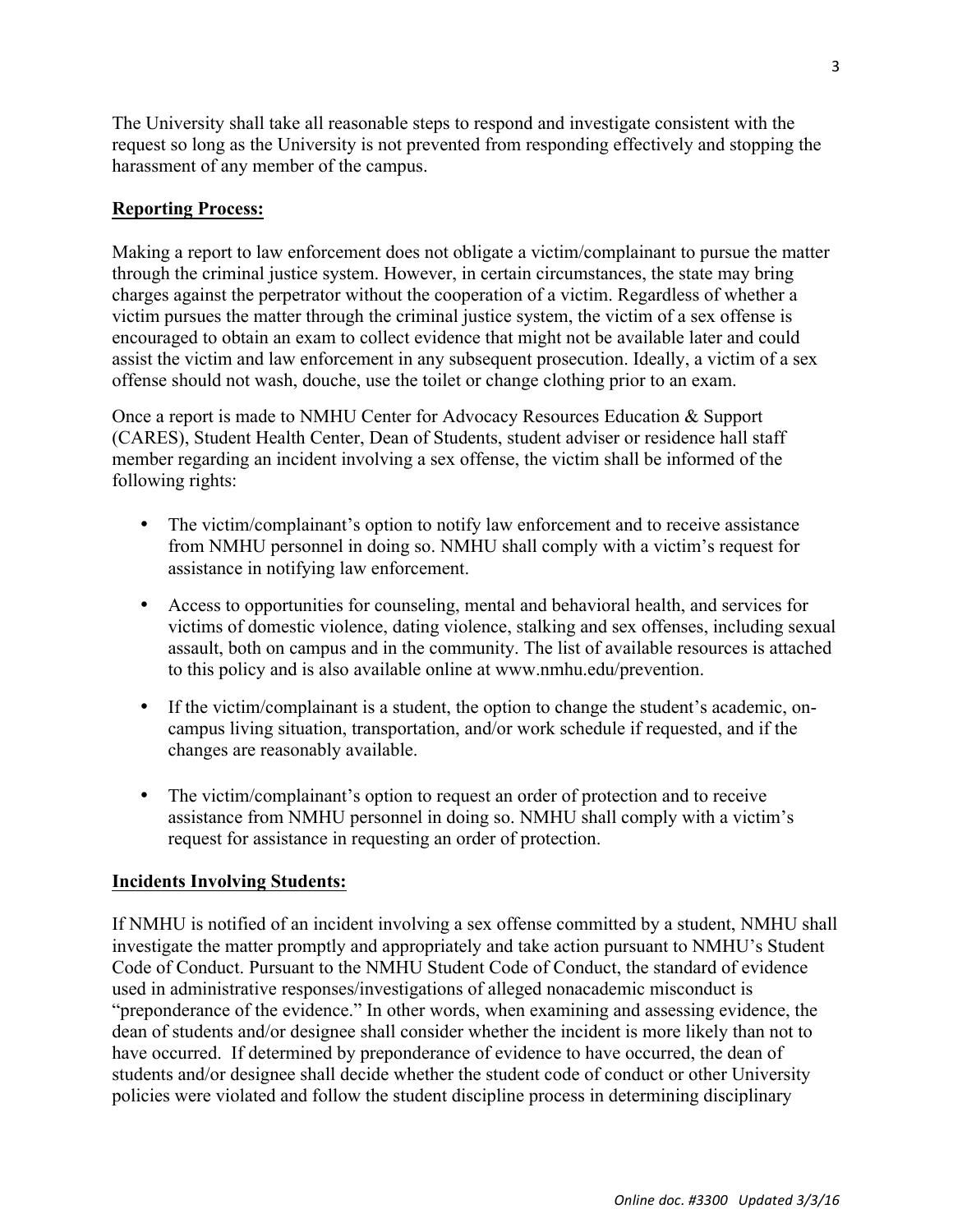measures or sanctions to be imposed in response to and as a consequence of the offense. NMHU's Student Code of Conduct is found in the Student Handbook.

# **Disciplinary Hearings:**

At any disciplinary hearing pursuant to the Student Code of Conduct, both the complainant and the respondent student have the right to have an adviser or support person of his/her choosing present during any meeting and hearing. The adviser/support person may not participate in the hearing itself, unless asked to do so by the hearing committee. Both the Complainant (or next of kin if Complainant is deceased) and Respondent shall be notified in writing of the outcome of any disciplinary proceeding brought alleging a crime of sexual violence as defined under this policy. The notification shall only include the name of the Respondent, the violation alleged, and the sanction(s), imposed by NMHU on the Respondent. Compliance with these provisions does not constitute a violation of section 444 of the General Education Provisions Act (20 USC 1232g), also known as the Family Educational Rights and Privacy Act (FERPA).

Discipline imposed on a student who is found to have violated the Student Code of Conduct may include:

- Warning
- Probation
- Suspension
- Expulsion
- Withholding Diploma
- Transcript Notation
- Organizational Sanctions
- Restrictions
- Restitution
- Disciplinary Reprimand, and
- Other Actions listed in the Student Handbook, Page 91-92

Both Complainant and Respondent have the opportunity to appeal the result of an institutional disciplinary proceeding pursuant to the appeal process outlined in the Student Code of Conduct.

# **Incidents Involving an NMHU Employee:**

If NMHU is notified of an incident involving a sex offense committed by an employee, faculty or staff member, NMHU shall investigate the matter and take action as appropriate pursuant to NMHU's policies and the Collective Bargaining Agreement, if applicable. The Complainant and the Respondent shall have the right to have an adviser of his/her choosing throughout the process and shall be notified of the outcome of the process.

Sanctions for an employee found to have violated NMHU policy include:

- Warning Written or Verbal
- Performance Improvement Plan
- Required Counseling
- Required Training or Education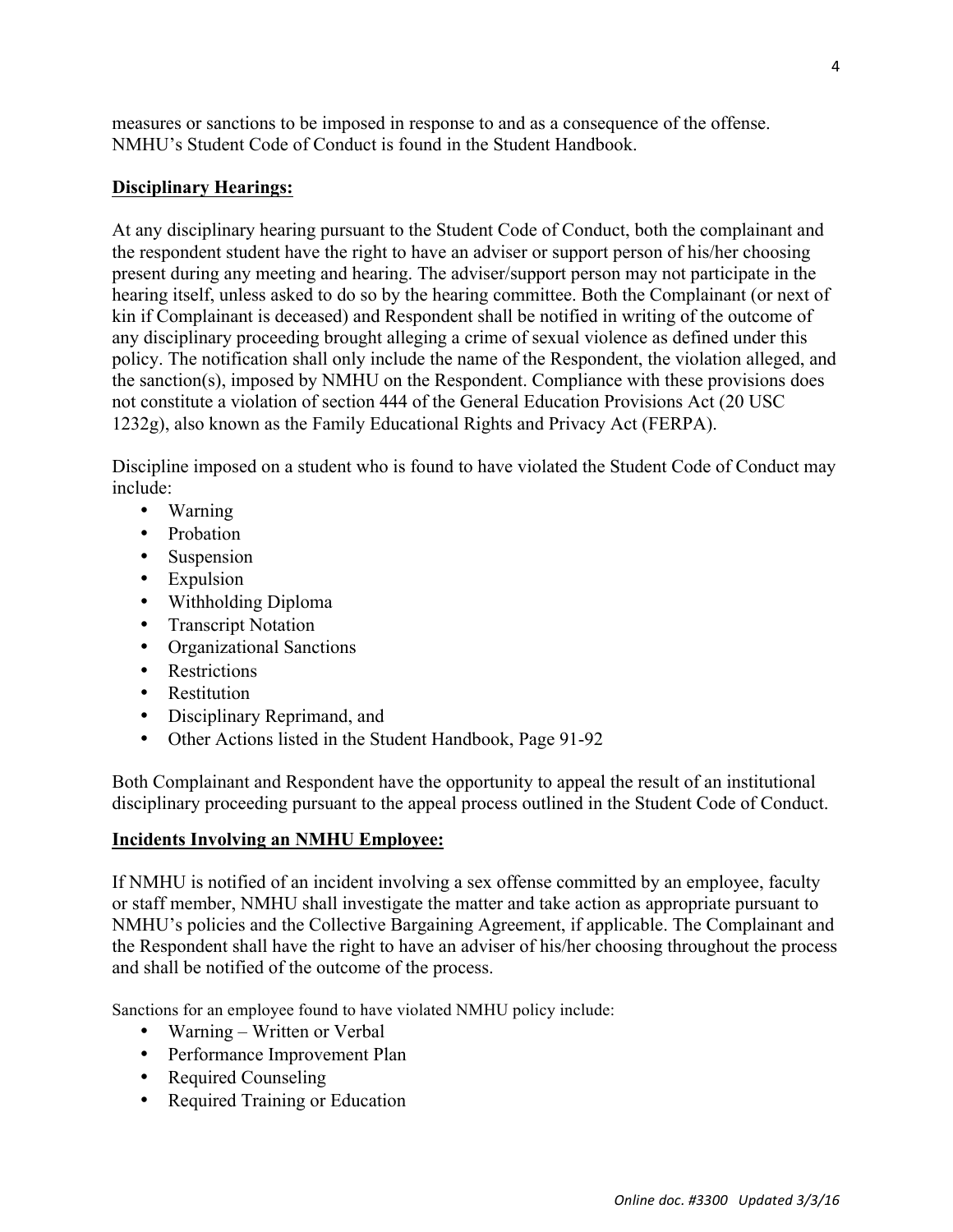- Demotion
- Loss of Annual Pay Increase
- Suspension without Pay
- Suspension with Pay
- Revocation of Tenure
- Termination
- Other Actions listed in the Employee Handbook, Policy 425

#### **Violations of Policy and the Law:**

The administrative investigation and administrative hearing is separate from any and all criminal proceedings. They may run parallel to one another, but the administrative process is not dependent on whether or not a criminal investigation is initiated, criminal charges are filed, and adjudication through the courts occurs. The standard of evidence in criminal proceedings is "beyond a reasonable doubt."

Respondents may be accountable to both law enforcement authorities and to the University for acts that constitute violations of the law and of University policies. Those accused of violations are subject to University disciplinary proceedings despite any pending civil or criminal proceedings or any other University proceedings regarding the same conduct. Accused individuals may not challenge the University disciplinary proceedings on the grounds that criminal charges, civil actions, or other University proceedings regarding the same incident are pending or have been terminated, dismissed, reduced, or not yet adjudicated. Likewise, the imposition of discipline through the University, in addition to criminal or civil penalties, does not constitute double jeopardy. The University will refer matters to federal and/or state authorities for prosecution when appropriate.

#### **Training:**

Administrative investigations and administrative hearings in cases involving a sex offense committed by a student shall be conducted by officials who, at a minimum, receive annual training on the issues related to dating violence, domestic violence, sexual assault and stalking, as well as how to conduct an investigation and hearing process that protects the safety of victims and promotes accountability. Administrative investigations and administrative hearings in cases involving a sex offense committed by an employee will be conducted pursuant to the Collective Bargaining agreement, when applicable.

If you have any questions about this policy or would like more information regarding domestic violence, dating violence, stalking, or a forcible or non-forcible sex offense, including sexual assault, rape and date rape, please contact the NMHU Center for Advocacy Resources Education & Support (CARES) at (505) 454-3529 or preventyiolence@nmhu.edu or view available resources online at www.nmhu.edu/prevention.

The President or his/her designee is authorized to and shall prepare procedures to implement this policy statement.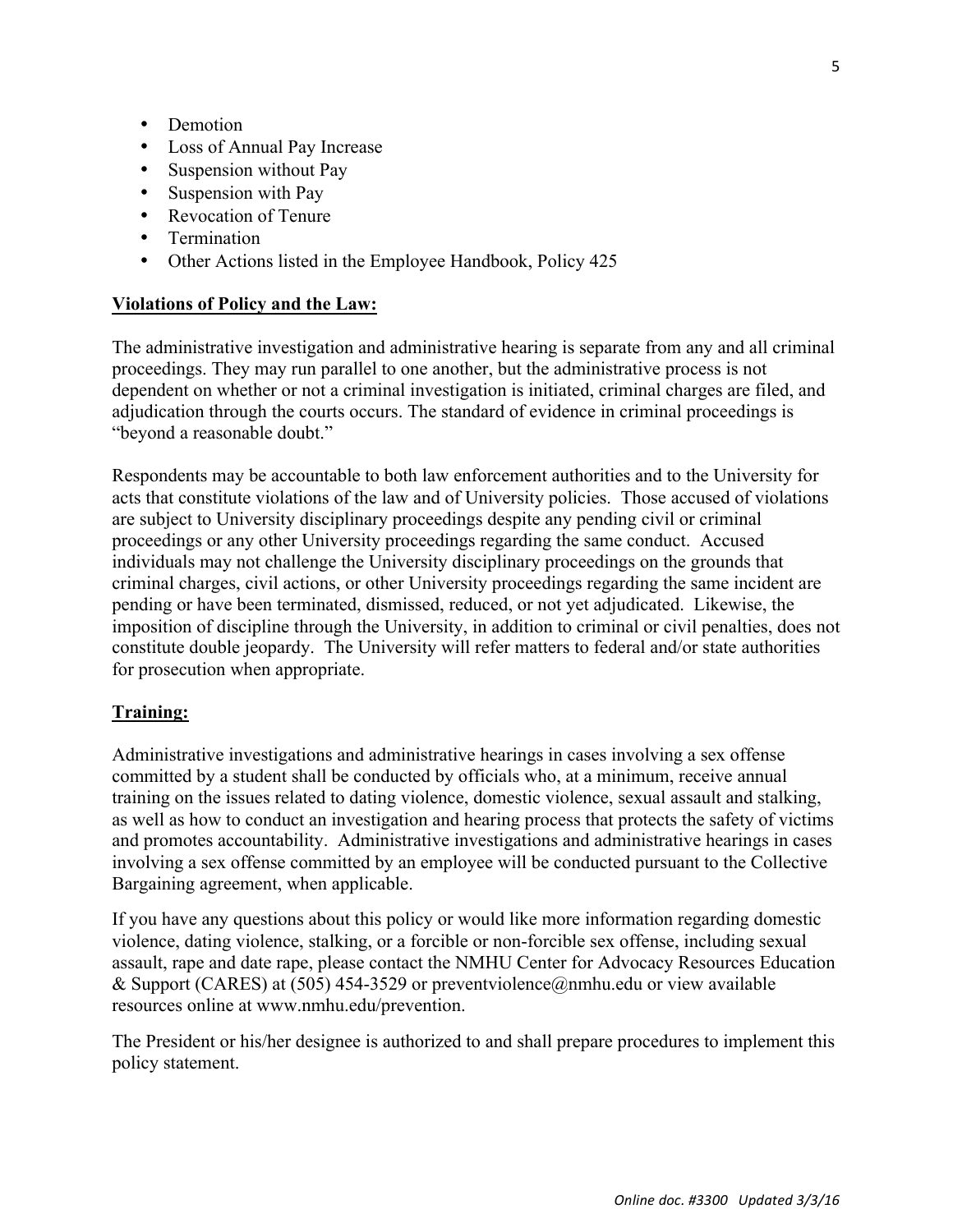# **Definitions**

New Mexico Highlands University main campus and center campuses adopt, for the purpose of this policy, the following definitions for offenses:

# **Sex Offenses**

#### *Sexual Harassment*

Sexual harassment may take many forms, including unwelcome conduct of a sexual nature and conduct that is not necessarily sexual in nature, but which is unwelcome and directed at a person because of his or her gender.

A. Sexual harassment involving unwelcome conduct of a sexual nature can include sexual advances, requests for sexual favors or other verbal, non-verbal or physical conduct of a sexual nature when:

- Submission to such conduct is made either explicitly or implicitly a term or condition of an individual's employment;
- Submission or rejection of such conduct by an individual is used as the basis for employment decisions affecting the employee; or
- Such conduct is so severe or pervasive that it affects an individual's work performance or creates an intimidating, threatening or abusive working environment.
- Sexual harassment is distinguished from voluntary sexual relationships because the conduct directed toward you is unwelcome. Conduct of a sexual nature is unwelcome when you did not request or invite the conduct and view the conduct as offensive and undesirable.
- Conduct of a sexual nature can include, but is not limited to:
	- Verbal, non-verbal or physical sexual advances,
	- Pressure for sexual favors,
	- Touching of a sexual nature,
	- Sexual assault,
	- Sexual gestures,
	- Sexual or "dirty" jokes,
	- Offensive personal jokes and comments of a sexual nature,
	- Displaying or distributing sexually explicit drawings, pictures and written materials.

B. Sexual harassment can also involve acts of verbal, non-verbal or physical aggression, intimidation or hostility based on sex or sex-stereotyping, but not involving conduct of a sexual nature, when such conduct is so severe or pervasive that it affects a student's/employee's ability to work, participate in or benefit from an education program or activity or creates an intimidating, threatening or abusive educational environment. Such conduct can include, but is not limited to:

- Offensive jokes or comments, not necessarily sexual in nature, but directed at a person because of his or her gender or sexual orientation,
- •Threats or insinuations that lack of sexual favors will result in reprisals, withholding support for promotions or transfers, change of assignments, or poor performance reviews,
- Sexual harassment against an employee/student can involve any member of the New Mexico Highlands University community, including faculty, staff, employees, students, guest speakers, visiting students or contractors.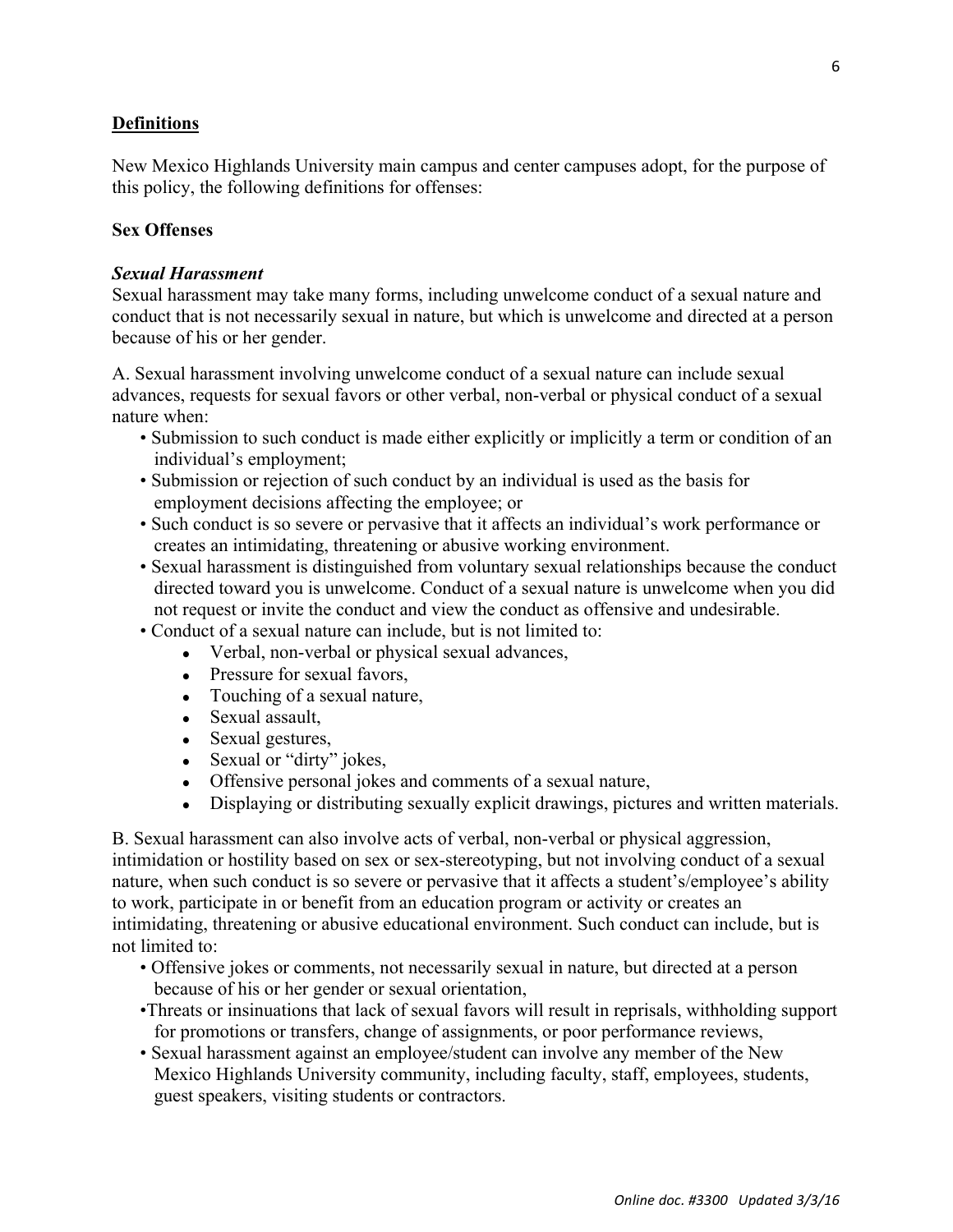The University's Sexual Harassment Policy can be found in the Student Handbook on page 84 and in the Employee Handbook under Policy 350.

# *Sexual Assault*

Sexual assault is any sexual act directed against another person, forcibly and/or against that person's will where the victim is incapable of giving consent; including anal and oral intercourse; the use of an object or instrument to unlawfully penetrate, however slightly, the genital or anal opening of the body of another person; and the inappropriate touching or fondling of another's intimate areas.

*Consent*: is an affirmative, unambiguous, and conscious decision by each participant to engage in mutually agreed upon sexual activity. Consent is voluntary meaning that it must be given without coercion, force, threats, or intimidation. Consent can be withdrawn at any time. Consent to sexual activity in one occasion is not consent to engage in sexual activity on another occasion. Even when in a relationship, there must be mutual consent for sexual activity. Consent must be given and received on-going. Once consent is revoked, the sexual activity must stop immediately. Consent cannot be granted if a person is incapacitated due to alcohol or drugs; is unconscious or coming in and out of consciousness, asleep or physically helpless, or suffers from a mental condition that does not allow him/her to understand the nature of the act.

# **Domestic Violence**

Dating violence is behavior that includes physical, sexual, verbal, emotional, or psychological abuse by a current or former spouse, by a person who the complainant shares a child in common, by a person who has or is cohabitating with the complainant, or any other person who is protected under the domestic violence laws.

*Abuse:* means intentionally or recklessly causing or attempting to cause bodily injury, or placing another person in reasonable fear of imminent bodily injury to themselves. Abuse may include:

- Physical abuse involves hitting, slapping, pushing, punching, kicking, and choking. It could involve the use of a weapon or object to hurt or threaten to hurt someone. It also includes throwing, smashing, or breaking personal items and hurting or killing pets.
- Sexual abuse involves pressuring or forcing someone to engage in nonconsensual acts, including producing pictures or videos.
- Verbal abuse involves put downs, name calling, yelling, or swearing.
- Emotional abuse involves ignoring someone or using looks or actions or speaking in ways that are threatening.

# **Dating Violence**

Dating violence is behavior that includes physical, sexual, verbal, emotional, or psychological abuse by a person who is or has been in a relationship that is romantic or of an intimate nature with the complainant. (The definition of abuse is reflected in the section above)

# **Stalking**